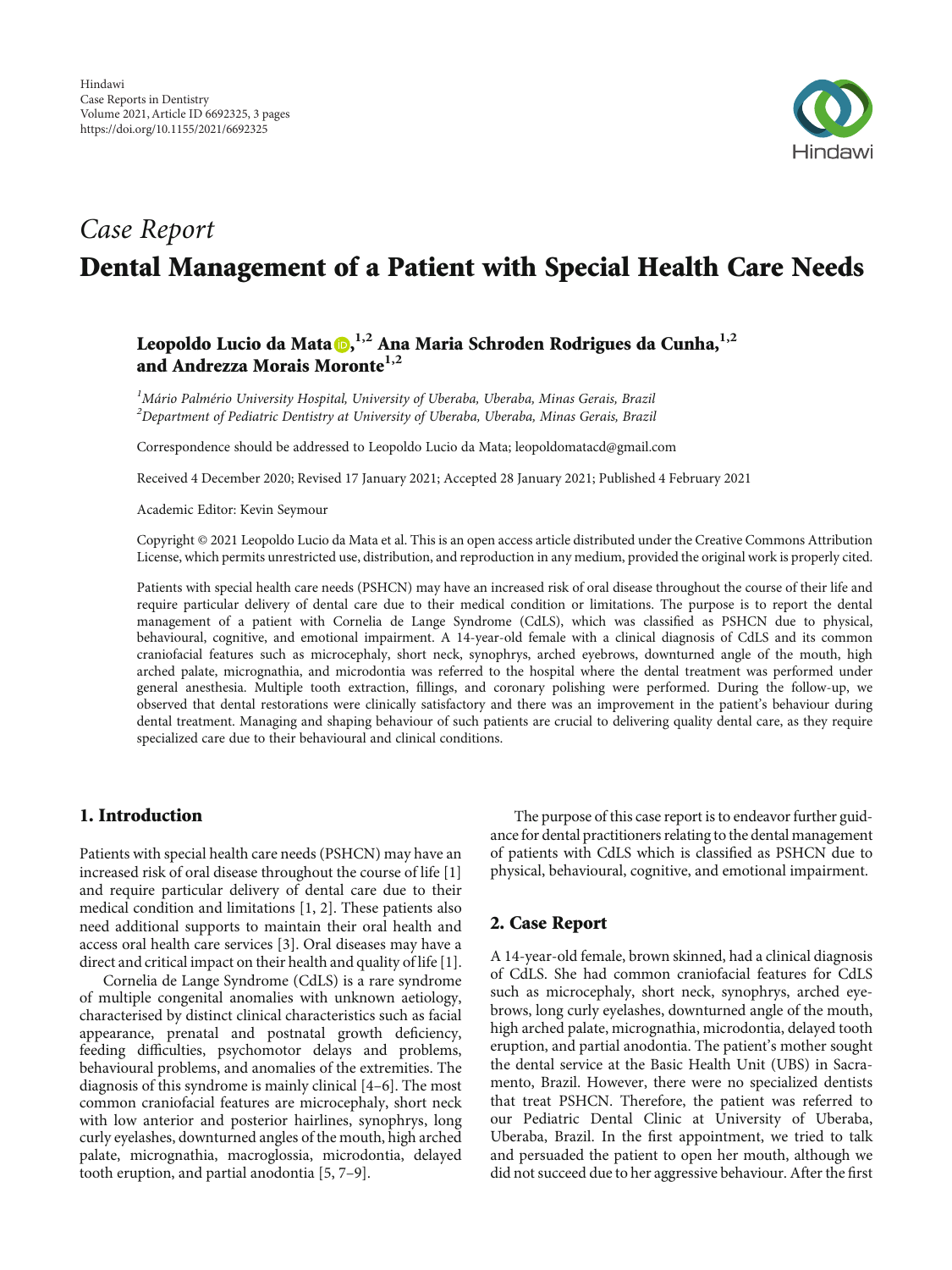attempt, we proposed to use physical restraints to undertake the treatment, though her mother did not agree with it. Owing to the patient's behaviour, we were not able to conduct any intraoral examination as well as radiographic examination. Thus, we referred her to the Mário Palmério University Hospital, Uberaba, Brazil, for dental treatment under general anesthesia. Firstly, she underwent preanesthetic assessment, such as complete blood test and chest X-ray. Thus, she had an appointment with an anaesthesiologist who authorised her for the dental treatment under general anesthesia.

The patient was sedated and orally intubated by the anaesthesiologist assisted by a nurse anesthetist. A dose of prophylactic antibiotic of cefazolin sodium (1 g), antiinflammatory dexamethasone (0.1 mg/kg body weight), and analgesic paracetamol (10 mg/kg body weight) was administered intravenously. Afterwards, the skin asepsis of the patient's face was realised with 2% aqueous solution of chlorhexidine digluconate and sterile surgical drapes were placed on her face. We were then able to undertake intraoral examination and carry out a dental treatment plan.

We observed that the permanent mandibular right second molar, the primary maxillary left first molar, and second molar presented carious lesions with pulp involvement. The permanent maxillary right first molar, the permanent maxillary right second premolar, and the permanent maxillary right and left central incisor had carious lesions extending into the dentin. Furthermore, the permanent mandibular right central incisor was overerupted and injured the patient's palate (Figure 1).

Firstly, dental prophylaxis with prophylaxis paste, pumice stone, and nylon-bristle brush (Prophy brush) was performed to remove the dental biofilm. Secondly, the teeth with pulp involvement and the overerupted tooth were extracted. Afterwards, the teeth with carious extending into the dentin were filled with resin composite (Figure 2).

Postoperatively, the patient was transferred to the postanesthesia care unit where she was closely monitored and assessed for any deterioration in her condition. The patient was discharged on the same day, and paracetamol syrup (10 mg/kg body weight) was prescribed in case of any pain. The follow-up was 1 week and 6 months after, when dental prophylaxis and topical application of acidulated phosphate fluoride gels (APF, 1.23%) were performed. During intraoral examination, we observed that dental restorations were clinically satisfactory and an improvement in her oral health.

Initially, the management of the patient was difficult due to her aggressive behaviour; however, after the procedure was performed under general anesthesia, we observed an improvement in the patient's subsequent behaviour during dental care. Furthermore, this improvement was also reported by her mother. There were no complications during the proposed dental treatment. Unfortunately, we could not keep following the patient due to difficulties to pay for travel from her town to our dental clinic. Therefore, we referred her back to the dental service at the Basic Health Unit (UBS) in her town.

#### 3. Discussion

The patient's mother sought a dentist at the UBS in her city; however, it was not possible to perform the dental treatment,



Figure 1: The patient's oral cavity before the treatment.



Figure 2: The patient's oral cavity after the dental procedure.

as there was not a qualified dentist to provide dental care to patients with special health care needs. The dentists must have specialized knowledge and skills to attend to PSHCN, as these patients may have medical conditions that require extraordinary dental care [\[10\]](#page-2-0). Providing access to dental care services to these patients is essential to maintain adequate oral health as they have an increased risk of oral diseases throughout their life, and these oral diseases may directly affect their quality of life and general health [[1\]](#page-2-0).

Dentists should consider the patient's behaviour, because it may complicate the delivery of dental care. They should attempt verbal conditioning for permission to undertake the dental treatment, trying to gain the patient's cooperation in the least restrictive manner [\[11, 12\]](#page-2-0). If this fails, the dentists should consider using physical and/or chemical restraints. However, before using any restraints, the dentists must obtain consent from the patient's legal guardian and choose the least restrictive technique that will allow the dentist to provide dental care safely [\[11, 13](#page-2-0)]. The last option is to refer the patient to undertake dental treatment under general anesthesia [[11](#page-2-0), [12\]](#page-2-0). In this case report, after the first